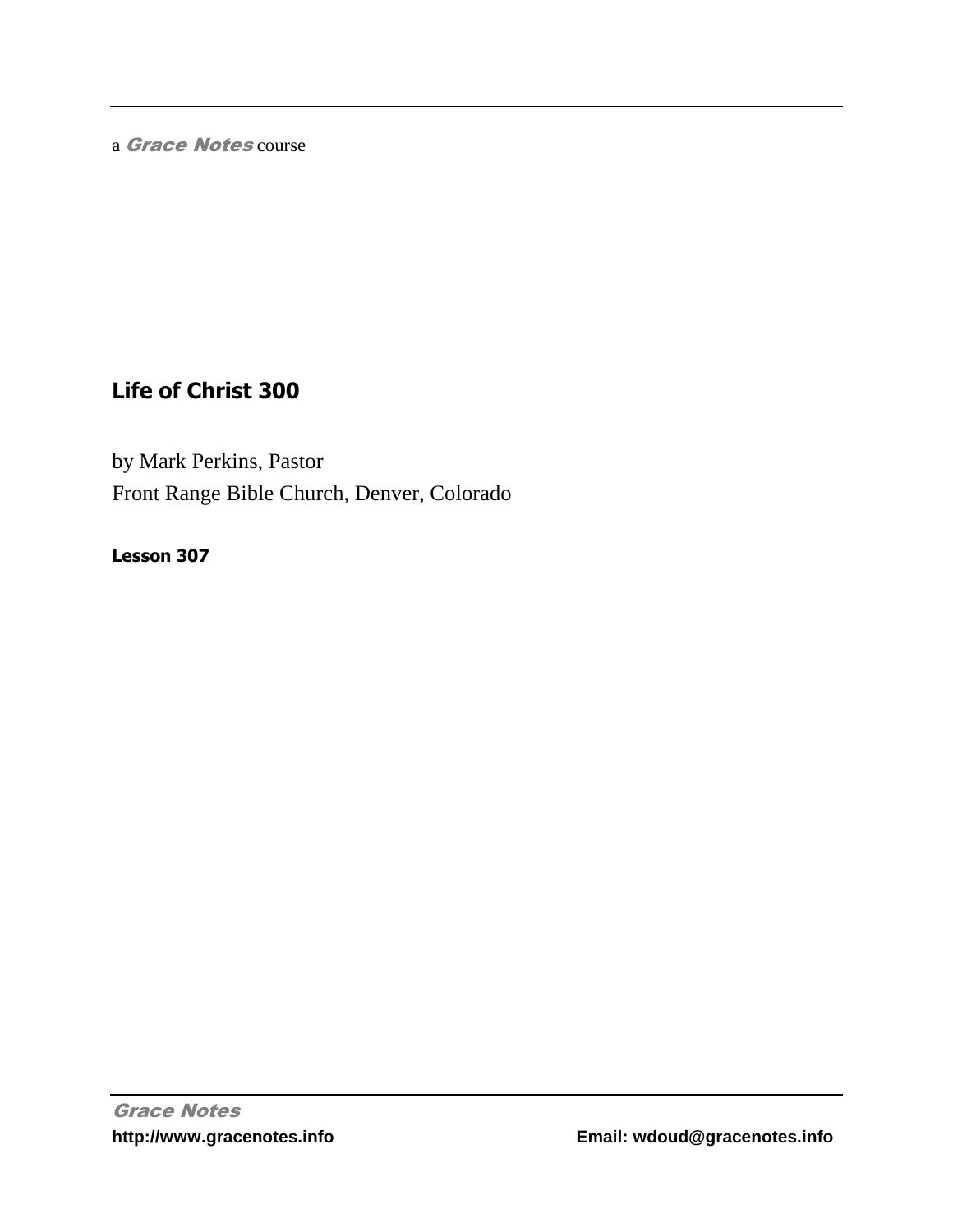## Life of Christ 307

### **Contents**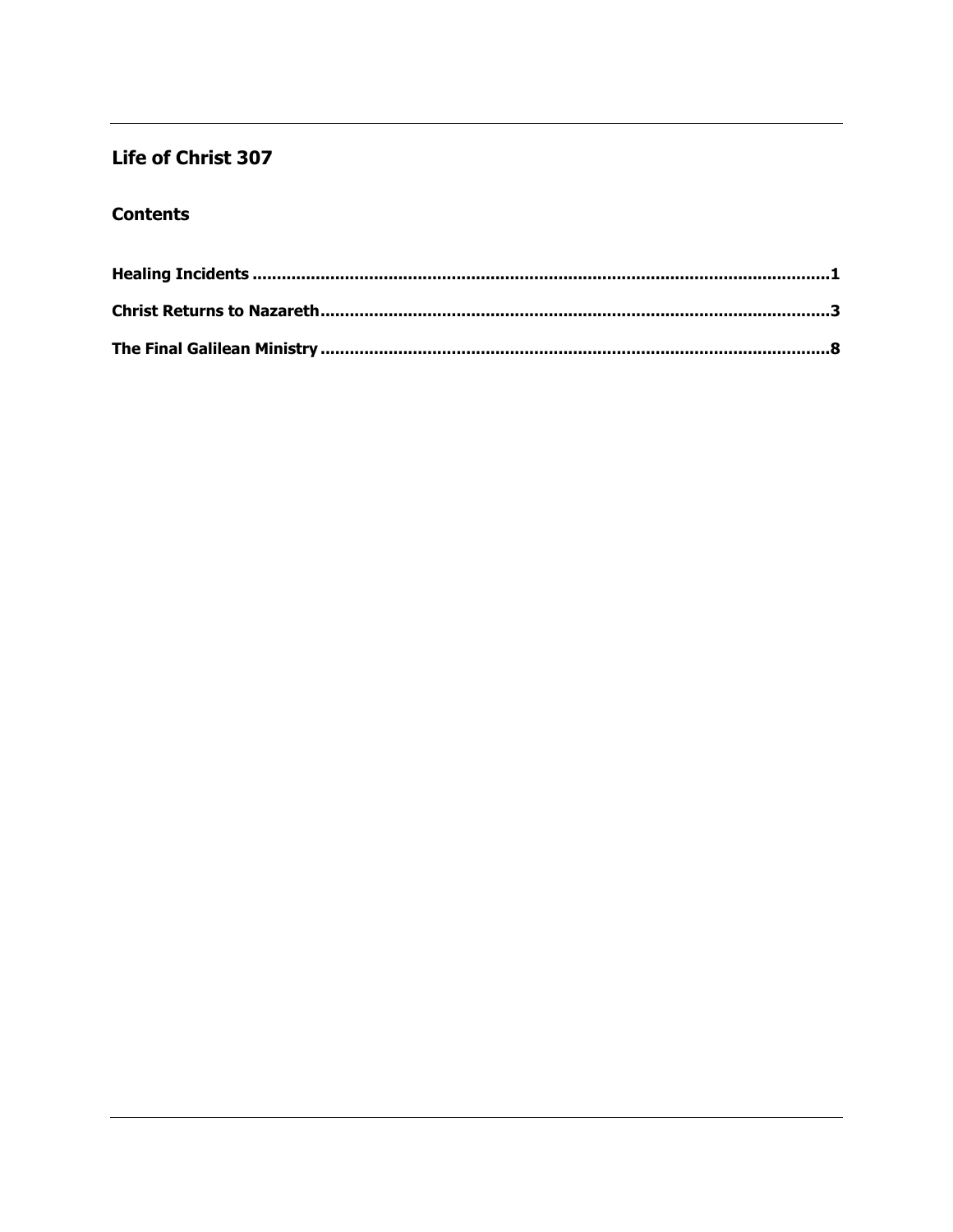### <span id="page-2-0"></span>**Healing Incidents**

Matthew 9:27-34

Exposition.

The Incident of the Blind Men.

Their plea, v.27, "And while passing on from there, two blind men followed after Jesus, crying out and saying, 'Have mercy on us, Son of David!"

So Christ leaves Jairus's house and moves on. It does not indicate His ultimate destination within this passage, but the next part of the narrative has our Lord in Nazareth - that is where He will eventually go.

Whether the crowd has dispersed is not evident; it seems like Christ is alone, or at least only with His disciples. In any event, two blind men followed after Jesus - but what is wrong with this picture?

How could they follow if they were blind? Apparently unmentioned are their guides. Family or friends could guide them to Jesus Christ hoping that He would do something about their condition.

So He goes on His way and these two follow after Him, and they cry out. The word is KRAZO, and it really does denote desperation here. These men are desperate for relief from their condition.

Although the substance of their plea is common enough, 'Have mercy on us,' what they call Jesus is interesting indeed - 'Son of David.'

(1) This way of addressing Jesus Christ was a way of identifying His lineage and right to the throne of Israel.

(a) John 7:42, "Has not the Scripture said that the Christ comes from the descendants of David, and from Bethlehem, the village where David was?"

(b) Romans 1:3, "Concerning His Son, who was born of a descendant of David according to the flesh"

(c) 2 Timothy 2:8, "Remember Jesus Christ, risen from the dead, descendant of David, according to my gospel."

(2) It is impossible to know for sure the motive that these blind men have for this mode of address. It is either respect or flattery, and Christ knows it could go either way. He is going to reserve judgment until He can inquire further.

Jesus' testing of their faith, and their reply, v.28, "And after coming into the house the blind men approached Him, and Jesus says to them, 'Do you believe that I am able to do this?' They said to Him,

So Christ comes into a house, and the blind men approach Him.

And so Jesus tests their faith with the question. By this He will know for certain whether they are grace oriented.

But when you are blind, grace orientation seems almost an assumption. Christ does not assume, but asks them whether they trust in His ability to heal them.

They answer simply and quickly and respectfully, NAI, KURIE.

Jesus' healing of them, and His admonition, vv.29-30, " (29) Then He touched their eyes, saying According to your faith let it happen to you.' (30) And their eyes were opened. And Jesus warned them, saying, 'Let no one know that you see!"

Again there is touch. He touched their eyes. You can imagine Christ reaching out with both hands, and their moment of anticipation, because they do not know what He is going to do. Then they feel His touch, and instinctively their eyelids close.

And with the touch the words, KATA TEN PISTIN HUMON GENETHETO HUMIN.

(1) The sentence describes a pattern, and the pattern is the faith of these two men.

(2) Christ communicates not to the men, but to God. This is a prayer.

(3) The imperative of entreaty is the function of the verb GENETHETO. This is a polite way of issuing a command, and the command is a prayer command to God.

(4) Christ has supreme confidence in the faith of these men; He places that confidence in God, knowing that God the Father will be completely faithful to the faith of these men.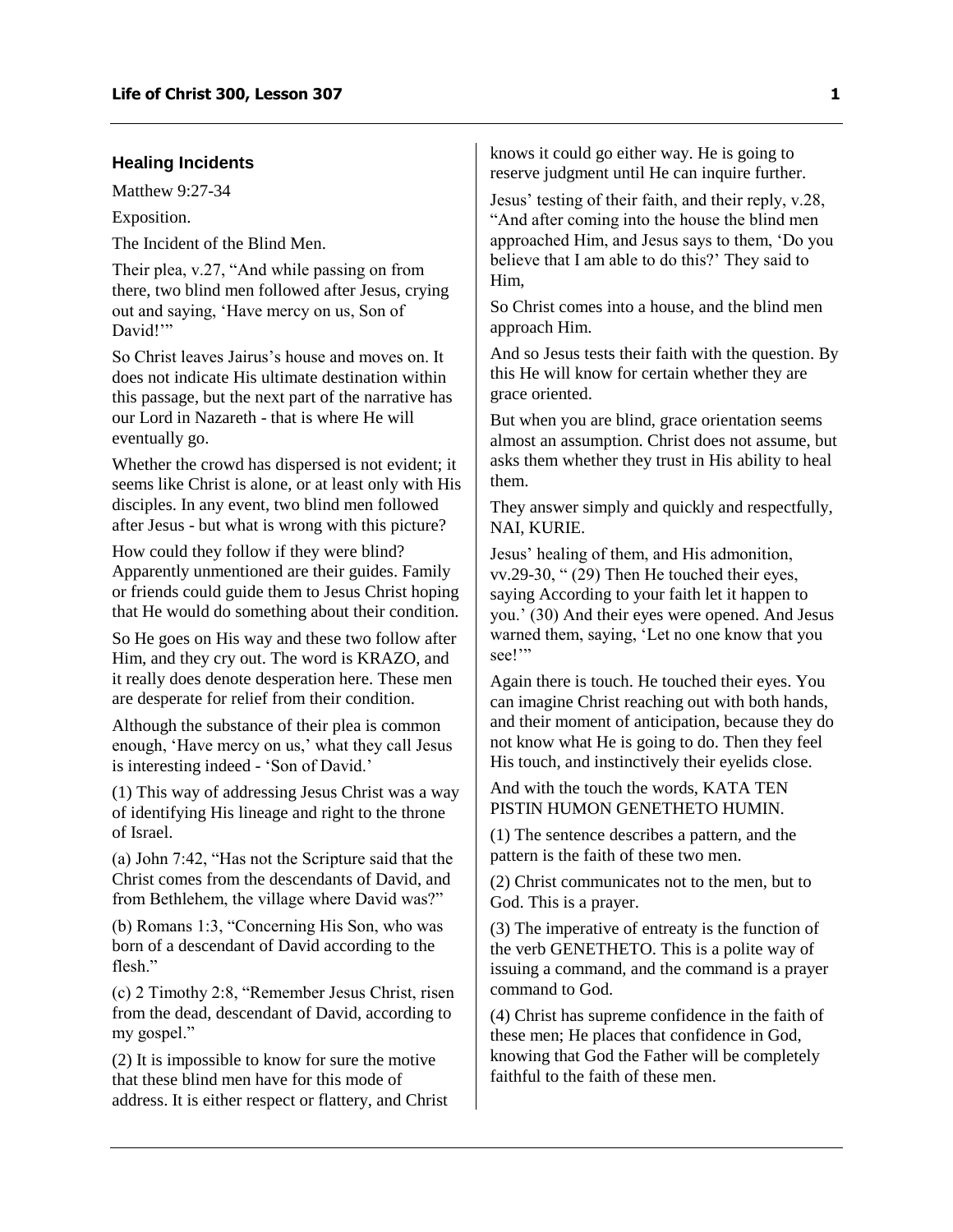And so these men hear the words as Christ touches their eyes, and then His touch recedes, and their eyes instinctively open again... and they can see.

It doesn't say how long their condition had lasted, but with blindness it would hardly matter. A lifetime or a matter of weeks would not make a difference to their desperation, and now to their most definite joy.

And He adds a command to them. Again publicity is a great concern for Jesus, and He has apparently shucked the crowd for the time being. But if these men should make public their healing at Christ's hand, then He is likely to be mobbed again.

Their disobedience, v.31, "But after they went out [from the house] they spread it around in that whole area."

Again we don't know the motive, we can only observe the disobedience. They went out from the house and spread it around the whole area. They did so right away.

DIEPHEMISAN is the verb which means 'spread around.' It means literally to 'speak throughout.'

So these men leave the house and go on a tour of the whole region, and speak everywhere they go about how Jesus healed them of their blindness.

It's not like Christ was using reverse psychology on them, and He wanted them to spread publicity about Him. They disobeyed, and gave disrespected to the compassion of Jesus Christ.

The Incident of the Demon-possessed Mute.

His condition, v.32, "And behold! While He was going they brought to Him a dumb man who was demon-possessed."

This is really as good a place as any to arrange this little incident. Since Matthew's gospel is arranged topically, it is does not follow a chronology of Christ's life. Sometimes it is difficult to determine the chronology of events from Matthew's gospel alone.

And yet here we have an event that is only in Matthew's gospel. We will put it here, but it could be anywhere. To be honest, it feels like this occurs more toward the beginning of Christ's ministry, because of the response of the crowd.

In any event, there is a man who cannot speak, and he has a demon. The demon is the one who causes this affliction - it is the demon that is mute, or at least refuses to speak.

Christ had to know that the problem was demonism. Perhaps God the Holy Spirit gave Him guidance to this end, or perhaps people who knew the man could tell Him.

The exorcism and its effect on the crowd, v.33, "And after casting out the demon the dumb man spoke. And the crowd marveled, saying, 'Nothing like this was revealed in Israel.'"

It seems so simple a miracle. Christ casts out the demon, and then the man speaks. It is obvious to all present that the demon caused the problem in the first place.

The crowd marvels: this comes from the verb ETHAUMASAN. They thought this was something fantastic, and they say these words: OUDEPOTE EPHANE HOUTOS EN TO ISRAEL. 'Nothing like this was revealed in Israel.'

They review the history of their nation, and find nothing like this. Nothing from Moses until the present time that matches this criteria of a demon exorcism.

But of course they are wrong on one count, because they have forgotten their Old Testament.

The exorcisms that Christ performed were for more than compassionate reasons; they were kingdom signs.

(1) Christ is indeed demonstrating that He is the Son of David. There is something that I failed to mention when we undertook the Messianic potential of Christ previously in this passage.

(2) 1 Samuel 16:14-23 is the record of the only exorcism in the Old Testament: "(14) Now the Spirit of the Lord departed from Saul, and an evil spirit terrorized him. (15) Saul's servants then said to him, 'Behold now, and evil spirit from God is terrorizing you. (16) Let our lord now command your servants who are before you. Let them seek a man who is a skillful player on the harp; and it shall come about when the evil spirit from God is on you, that he shall play the harp with his hand,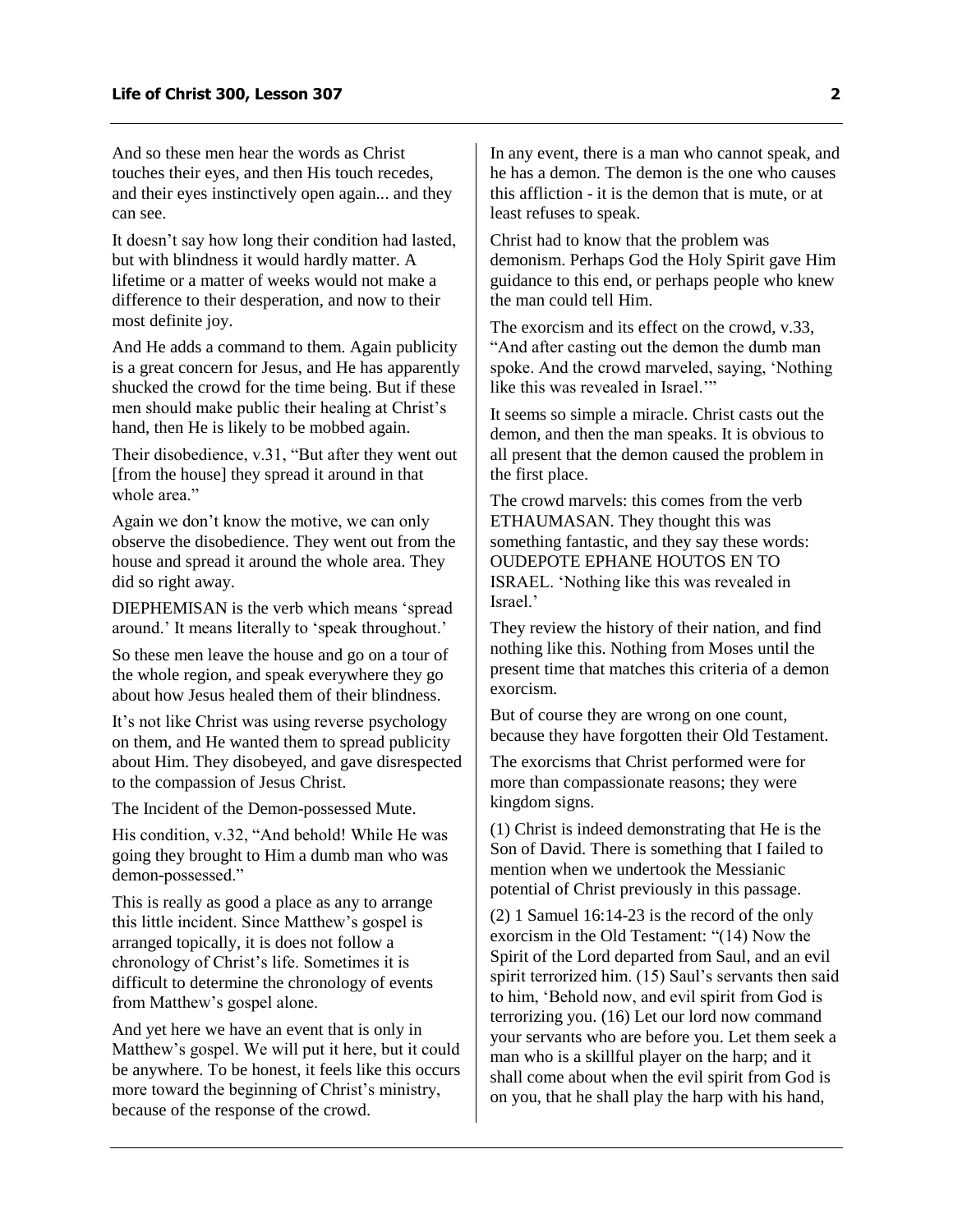and you will be well.' (17) So Saul said to his servants, 'Provide for me now a man who can play well and bring him to me.' (18) The one of the young men said, 'Behold, I have seen son of Jesse the Bethlehemite who is a skillful musician, a mighty man of valor, a warrior, one prudent in speech, and a handsome man; and the Lord is with him.' (19) So Saul sent messengers to Jesse and said, 'Send me your son David who is with the flock.' (20) Jesse took a donkey loaded with bread and a jug of wine and a young goat, and sent them to Saul by David his son. (21) Then David came to Saul and attended him; and Saul loved him greatly, and he became his armor bearer. (22) Saul sent to Jesse, saying, 'Let David now stand before me, for he has found favor in my sight.' (23) So it came about whenever the evil spirit from God came to Saul, David would take the harp and play it with his hand; and Saul would be refreshed and be well, and the evil spirit would depart from him."

(3) So David is the only Old Testament believer who exorcised demons, and he did it by means of music and the Spirit of God.

(4) So Christ now reasons that if by the Spirit of God He is casting out demons, then the kingdom must be upon them, and He Himself must be the Son of David, the Messiah.

The response of the Pharisees, v.34, "But the Pharisees were saying, 'By means of the authority of the demons He casts out the demons.'"

The Pharisees, on the other hand, do not believe them to be kingdom signs, but rather again claim that Christ is casting out by the authority of the demons.

This by now is an old accusation, and one that Christ completely refuted not so long ago in His ministry. Well, here it comes again.

And do you remember how cleverly and accurately Christ refuted those accusations? This occurred in Mark 3:20-30.

(1) That a house divided against itself cannot stand.

(2) That if someone is casting out demons, then the kingdom of heaven is at hand.

(3) If you are not a demon, you at least must be stronger than a demon in order to cast one out.

(4) And if you are not with Christ, then you are His enemy. And if you are the enemy of Christ, the one who has power over demons, then you just might be in a heap of trouble!

(5) He finally tells them that He is giving the gospel, and they are interfering; they are blaspheming against God the Holy Spirit, and preventing others from being saved. This kind of sin has the gravest of consequences.

#### <span id="page-4-0"></span>**Christ Returns to Nazareth**

Matthew 13:54-58

Mark 6:1-6

Exposition.

The transition to Nazareth, and who was with Him, "And He went out from there and came into His home town, and His disciples followed Him."

This is all pretty straightforward as far as translation is concerned, but what seems strange is that Christ is returning to Nazareth at all. It is strange considering what happened the last time He was there:

Luke 4:16-31a, "And He came to Nazareth, where He had been brought up; and as was His custom, he entered the synagogue on the Sabbath, and stood up to read. And the scroll of the prophet Isaiah was handed to Him. And He opened the book, and found the place where it was written, "The Spirit of the Lord is upon Me, because He anointed Me to preach the gospel to the poor. He has sent Me to proclaim release to the captives, and recovery of sight to the blind, to set free those who are downtrodden, to proclaim the favorable year of the Lord.' And He closed the book, and gave it back to the attendant, and sat down; and the eyes of all in the synagogue were fixed upon Him. And He began to say to them, 'Today this Scripture has been fulfilled in your hearing.' But all were speaking well of him, and wondering at the gracious words which were falling from His lips; and they were saying, 'Is this not Joseph's son?' And He said to them, 'No doubt you will quote this parable to Me, 'Physician, heal yourself!' We heard certain things were happening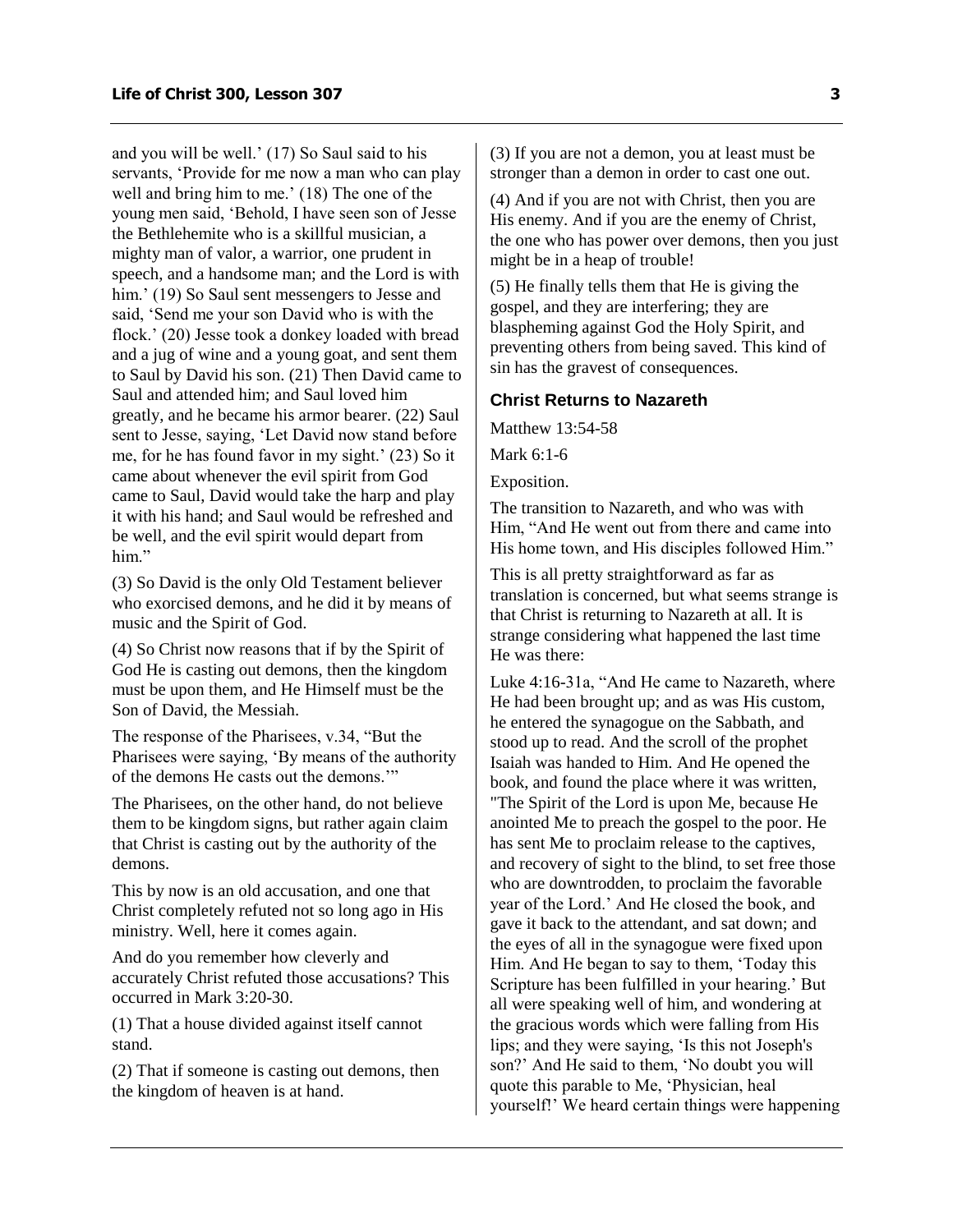at Capernaum, do them here in your home town as well.' And He said, 'Truly I say to you, no prophet is welcome in his home town. But I say to you in truth, there were many widows in Israel in the days of Elijah, when the sky was shut up for three years and six months, when a great famine came over all the land; and yet Elijah was sent to none of them, but only to Zarephath, in the land of Sidon, to a woman who was a widow. And there were many lepers in Israel in the time of Elisha the prophet; and none of them was cleansed, but only Naaman the Syrian. And all in the synagogue were filled with rage when they heard these things; and they rose up and cast Him out of the city, and led Him to the brow of the hill on which their city had been built, in order to throw Him down the cliff. But passing through their midst, He went His way."

What a disaster, and He said some very frank things about the people of His hometown, and they were so angry that they even tried to kill Him.

A year or more has passed, and time enough for passions to settle down somewhat. In the interim, Christ's fame and popularity have grown. He has spent months and months in the region of Galilee, healing and teaching.

It was His former custom to teach in the synagogue. As a young man, He was often allowed to give dissertation there on various Old Testament passages and subjects. But on that previous occasion, He finally identified Himself as the Messiah, and the people were not interested.

Because they were so interested in miracles, they were distracted from His Bible teaching, and as a result He told them that He would not do any miracles at all.

They were outraged at this prohibition, and tried to kill Him, but He slipped away before anything could happen.

So the conclusion is that it took courage to go back there.

On observation: on the previous occasion, He had no disciples with Him. It was just after He escaped from Nazareth that Christ first called the four,

Simon Peter, Andrew, James, and John. Although Christ was no coward, and He had no compulsion to go alone, there were twelve entering Nazareth this time, that that would likely deter any attempts on His life.

His teaching in the synagogue and the response of the crowd, "And after the Sabbath came, He began to teach in the synagogue, and many while hearing Him were 'knocked out,'"

He taught once again on the Sabbath, which was His old custom back home. As a young man, it was very common for Him to teach in the synagogue and now He has returned to do the same thing.

The people of Nazareth had no idea as to what they had. This young man who was so very knowledgeable of the Old Testament taught often, but they were pointedly uninterested in His ideas.

Yet the sermons of the young man Jesus had to be dynamic so as to change lives. How sad that so few benefited from what was the greatest pulpit ministry in history. Perhaps only His mother and one or two more really understood what He was saying.

While they heard Christ, they were 'knocked out.' The verb is EXEPLESSONTO. The uncompounded form of this verb simply means to 'strike someone with force.' That is, it portrays the violent act of hitting someone. EKPLESSOMAI meant to hit them and knock them out.

But of course this could be good or bad. They could be struck violently in taking offense, or they could be struck violently and knocked out in amazement.

Well, this passage goes on to say that they are having a negative reaction to His teaching.

We can assume that Christ taught a solid and appropriate message here. We can assume that there was plenty of spiritual growth available in this message. But these people of Christ's hometown hate it with a violence.

This message has caused them rage and vitriol that left them knocked out - beside themselves.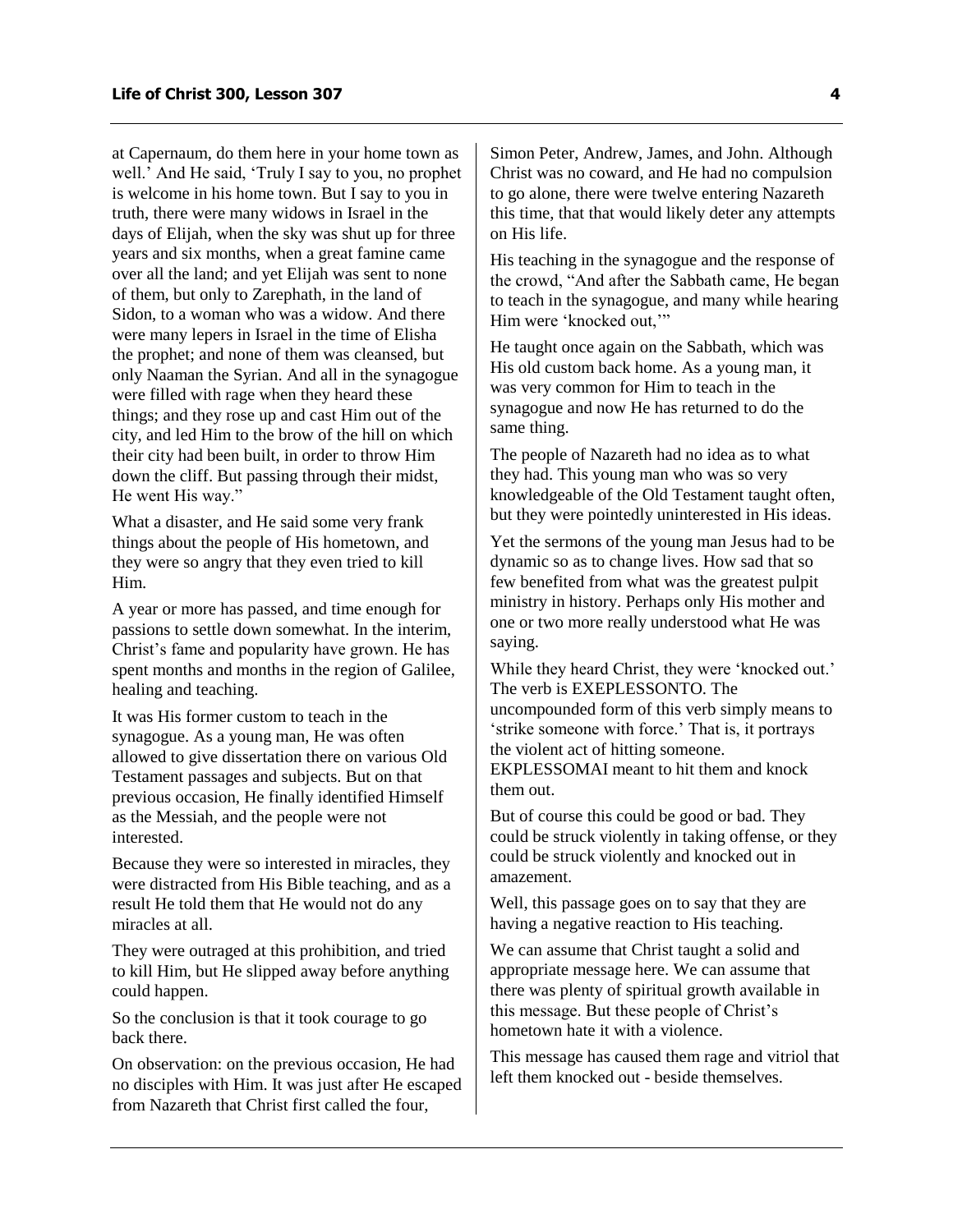And this gives us insight on the town where Christ grew and developed into a young man. To say that it was spiritually arid would be an understatement.

But how He developed character by preaching all those great sermons to people who were flatly uninterested!

And yet in this most arid of spiritual climates, Luke 2:51-52 has this to say about our Lord: "(51) And he went down with them, and came to Nazareth; and he continued in subjection to them; and His mother treasured all these things in her heart. (52) And Jesus kept increasing in wisdom and stature, and in favor with God and men."

He grew in favor with god and men. He had a good reputation among the men of Nazareth. But couldn't this have to do with the establishment and business side of Christ's life?

Another possibility is that they only developed this negative attitude after Christ became famous. They could handle His sermons, and they were supportive of Him, but when He became famous, they became petty and judgmental. But this seems less likely than the other possibility.

Regardless, they did not like what He had to say, and for the most petty of reasons.

"saying, 'From where did these things come to Him and what is the wisdom given to Him and the miracles such as what happens through His hands? Isn't He the carpenter, and the son of the carpenter and Mary, and the brother of James and Joses and Judas and Simon? And aren't His sisters with us? Therefore when did all these things come to Him?' And they took offense at Him."

The crowd stated their reasons, and they are plain for us to see and analyze. They say, "Where did these things come from?" The demonstrative pronoun TAUTA points to the object most immediately at hand, and they go on to define it as the wisdom given to Him and the miracles such as what happens through His hands. We will look at each in turn.

First is the wisdom given to Him.

So if you think about it, the crowd knows that this is wisdom and insight that comes from the mouth of their hometown boy.

And even though they know that it is wisdom, they cannot stand the fact that it comes from Him.

And they deny Him as having much to do with that wisdom. Their denial goes beyond the point of grace orientation.

They employ this phrase (recorded in Mark 6:2) TIS HE SOPHIA HE DOTHEISA TOUTO. "What is the wisdom given to Him?"

(1) The passive voice of the articular participle DOTHEISA indicates that they did not believe Christ to be the source of this SOPHIA, wisdom.

(2) And this is where they are incorrect. Wisdom is applied truth. Look at this:

(a) You make four decisions with regard to the truth:

· To Hear it;

· To Believe it;

· To Inculcate it;

· And to Use it.

(b) God the Holy Spirit does two things.

· He processes it after you believe in it;

· He recalls it when you need it, before you use it.

(c) God the Father does four things with regard to the truth.

· He is the source of the all truth;

· He caused it at various times to enter human history;

· He sustains it in human history.

· He brings us to it through guidance and discipline.

(3) Now you can summarize this by saying:

(a) That God is the source of truth, and the ultimate source of all wisdom.

(b) That God enables us so that we are brought to the truth, and can process it, and apply it.

(c) That we are responsible through our free will for taking what is provided, for believing and inculcating, and for using it.

(4) It is fair to say that without God, there would be no truth, and without His grace we could have no wisdom whatsoever.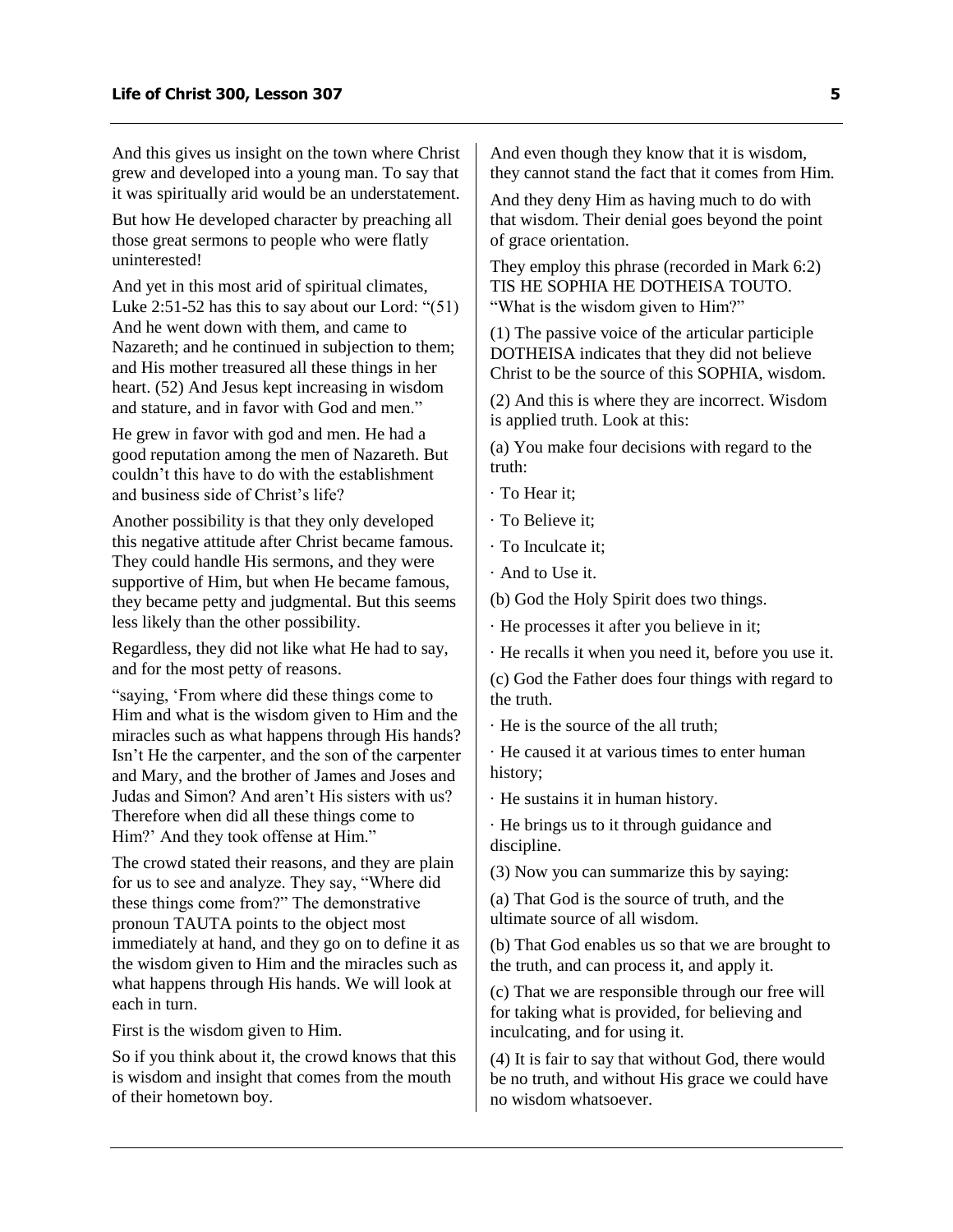(5) But it is also fair to say that we obtain wisdom by means of good free will decisions, and that we possess wisdom.

Because of the negative tenor of these comments, we can assume that they think the wisdom could not possibly have come from Christ. What follows is their analysis of Christ's roots.

They identify that He was a carpenter, and His father was the carpenter.

So this is menial and humble labor. His father was a carpenter, and He had followed in His Father's business.

Now when we think of carpentry, we think of building houses and decks and even more ambitious projects.

But this was not the case, since most homes in Israel were not made of wood, so much as of stone and brick. There was, after, a shortage of trees that could be made into beams.

The noun TEKTON encompasses a wide variety of skills, including crafts and artifice. Woodcarving, weaving, and perfume-making are just a few of the things possible.

What is difficult is that Christ does not allude to His former profession in His discourses and conversation. There is no solid clue as to what this was.

This comment from the people of Nazareth is meant to be demeaning. They are identifying this as a common profession; even an inferior one. It is a background from which you would not expect greatness.

Their implication is that this is not fair. These people apparently have an elitist view of the Messiah. He is, after all, supposed to be the king of the people of Israel. And He is, after supposed to be a descendant of King David.

How could this lowly man, a man of such a low profession, be the Messiah? How could He be wise, and have such miraculous powers? You can almost feel their bitterness.

It would be like a janitor, or the guy who does your lawn, or a construction worker ended up being the Messiah. You just don't expect that guy to be the Messiah.

They also go through a checklist of names in Jesus' family.

Mother, sons, and daughters are all mentioned. But of course this is part of discourse that registers incredulity at Christ the wise man, and Christ the miracle worker.

They look at His family, and their conclusion is that this is just not right. They cannot believe that the Messiah came from this family.

How they turn up their noses at this notion. Once again there is a general attitude of elitism about Christ. It couldn't be, and it is wrong!

This does not mean that Christ came from a bad family; it does indicate that His was a family of generally low estate. There may have been plenty of virtue, and I am sure that if Mary was involved, there must have been a good upbringing.

Can you imagine, however, being a brother or sister to Jesus Christ? Wow. How truly challenging to be imperfect, and to have a sin nature, and to live in the same house with the boy Messiah! Only Christ's guardian angel had it harder... James is the only one we know for sure came out right. He wrote the first epistle of the New Testament.

One note: two different names are employed by Matthew and Mark for one of Christ's brothers. Matthew says Joseph while Mark says Joses. The latter was probably a nickname.

So they have maligned Christ, His family, and His profession. How could they do this? Christ was after all a good man.

And then it says that they took offense at Him. The verb is SKANDALIZO, which means to stumble, or take offense. This of course sounds familiar. Where was this quoted?

Jesus Christ is one of two stones in everyone's life: The cornerstone or the stumbling stone.

As the cornerstone, He is the foundation for thought, motive, decision, and action.

As the stumbling stone, He is the object of bitterness and motivation for cosmic involvement.

1 Peter 2:6-8 identifies this syndrome: "(6) Therefore it is contained [somewhere] in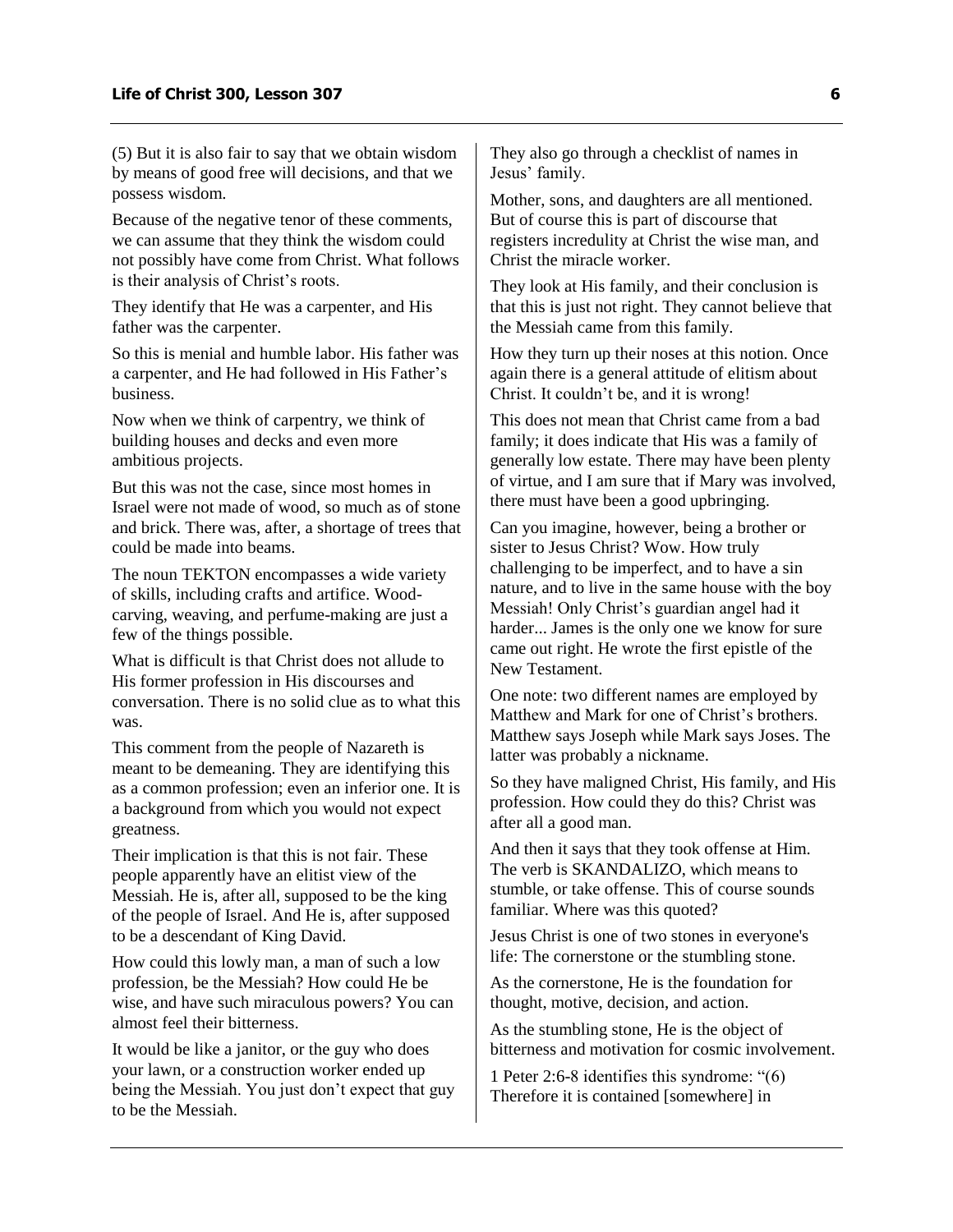Scripture, 'Behold I place a stone in Zion, a choice precious cornerstone, and the one who believes in Him will certainly not be ashamed.' (7) Therefore, the honor is for you who believe, but for those who disbelieve, 'The stone which the builders rejected, this became the chief corner,' (8) and, 'The stone of bruises and rock of stumbling;' they stumble against the word, disobeying into what also they were appointed."

Principle: Christ causes people to stumble because His life is confrontational. His life confronts us with eternal choices, and causes us to surrender our pride, totally surrender.

Taking offense means putting up a defense.

(1) This is the nature of the cosmic system; to lie about Christ's true nature, and about His work. Especially though His work.

(2) And with every lie comes a supermarket, a megamall of substitutes. There are substitute of every shape and color imaginable. Ways to attempt to replace what Christ has done.

(3) And with the replacements there must be a denigration of Christ's character and His work; even of His reality as a person.

(4) This is the rational nature of a human being. You have to do something with Christ, because He is there, and He does not go away.

Now Christ analyzes their words: "But Jesus said to them, 'A prophet is not dishonored except in His home town and among His own relatives and in His own house.""

Wow. This is pretty extensive. Our Lord expands this criticism to include His hometown, His relatives, and His immediate family.

Even His immediately family. This puts more of a face on the people who are surprised at His success.

Some were maligning His family, but Christ certainly here includes His own immediately family among those who were not welcoming Him.

There were some brothers and sisters who were maligning Christ with the others; questioning His Messiahship.

Christ had a heart for these people. After His last disastrous visit, He had no extraneous motivation to return. He came back because they were His people, and He wanted them to join His kingdom.

And there is risk involved here, especially considering the serious threat to His life which occurred last time He came to visit.

So He comes with the purest of motives, and a willingness to risk for these people. These are the ones He knows best. After all, He spent 27 years with them, and He has spent only a year or two with His disciples.

There was a certain amount of nostalgia here. Christ was experiencing old memories, fond and not so fond. But He comes back to Nazareth, and they reject him again.

This had to be one of the more difficult disappointments of His life up to this point. And yet He took it with grace.

The limited healing ministry in Nazareth, and the reason for the limit, "And He was not able to do any miracles there because of their unbelief (Except after laying hands on a few sick people He healed them.) And he marveled because of their unbelief."

Here is a reminder that no healing was done apart from the belief of the one with the ailment.

The reason is simple: Christ's healing ministry represents the healing atonement of the cross. The cross does not automatically save everyone, just as Christ did not automatically heal everyone. Both require belief.

This makes Christ's miracles and healing ministry a very potent vehicle for the gospel, and at the same time incriminates the people of Nazareth all the more.

This is reminiscent of the time that Christ pronounced woes upon Chorazin and Bethsaida, because there were many great miracles done there, and yet they did not repent.

And yet a distinction must be made. At least in those towns there was enough faith so that great miracles could be done. This could barely be said of Christ's home town. Therefore they were even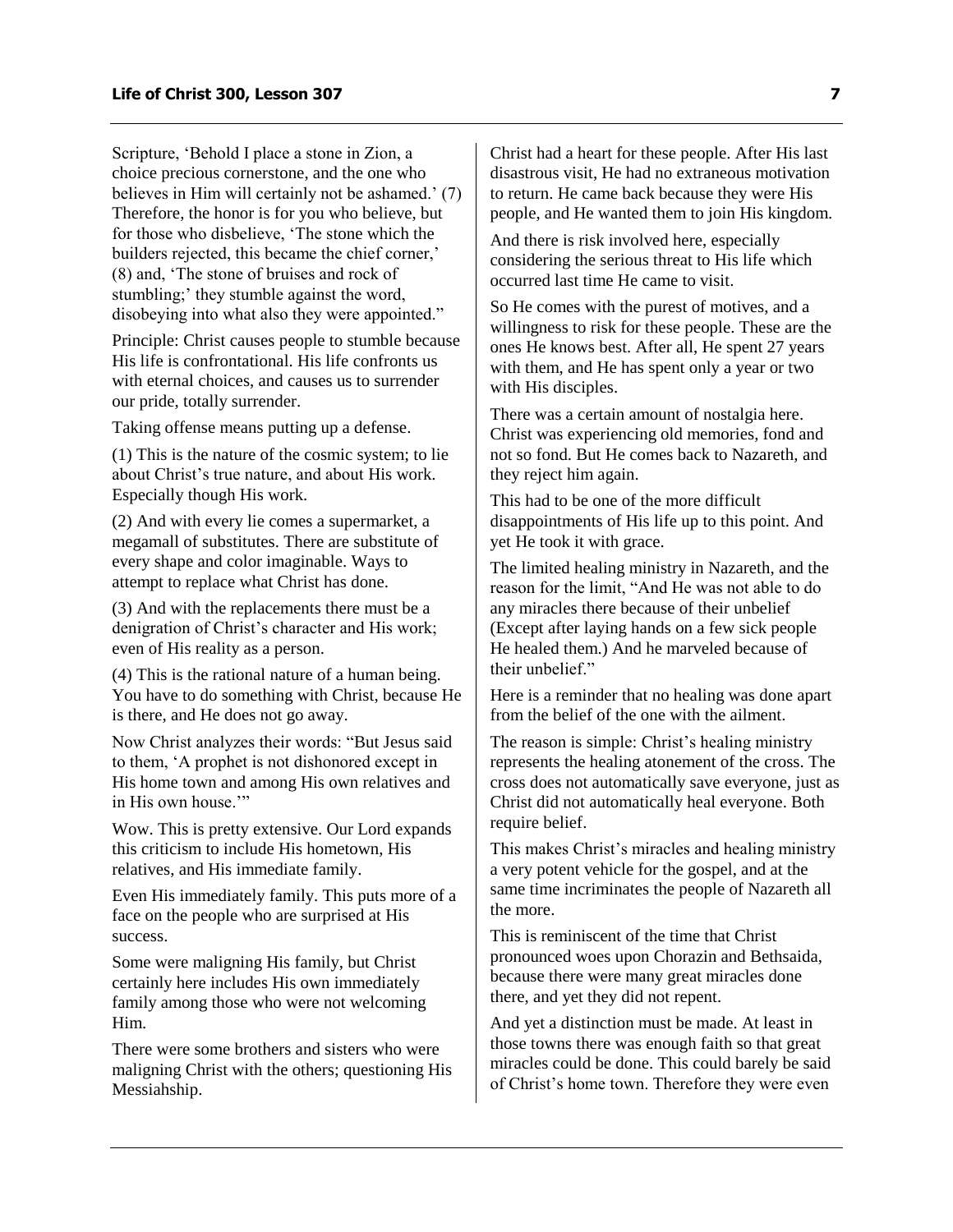worse off than the two accursed towns of Northern Galilee.

And those towns were truly accursed, and pronounced as more cursed than Tyre and Sidon for the day of judgment.

Christ marveled because of their unbelief. This is the statement of Mark 6:6a, and the Greek word is the aorist indicative ETHAUMAZEN.

This means to perceive something as completely extraordinary, and even to have the inward emotional reaction on account of the perception.

If it is a good thing to marvel at, then there is joy; if bad, then revulsion. Christ here experienced a negative emotional reaction to what His senses perceived concerning His hometown people.

Now consider: Christ had seen all kinds of negative response to His ministry, and the Pharisees were even trying to kill Him. He had pronounced woes upon three cities in Northern Galilee because they were so stubborn regarding the object of His ministry.

And yet this unbelief is considered by Christ to be completely extraordinary. These were bad people indeed!

And yet certain principles must always apply:

They cannot be the object of blanket judgment.

If possible, the gospel must be given opportunity with them again and again.

#### <span id="page-9-0"></span>**The Final Galilean Ministry**

Matthew 9:35-38

Mark 6:6b

Exposition.

"And Jesus was going around all the cities and villages in a circle, teaching in their synagogues and preaching the gospel of the kingdom and healing every disease and every sickness."

This was a circular ministry. Mark brings out this detail with the word KUKLO. You are familiar with this word because you know 'Cyclops,' which means 'round-eye,' and of course anything in the 'cycle' word group.

So Christ went around the villages in a circle; He had a set path according to certain villages and

cities that He would visit. These formed a rough circle. It is not clear which cities and villages these are, but they are certainly in Galilee.

It is now winter coming into the spring of AD 29. Christ has been active in His ministry for almost two years.

It was His strategy to go into the synagogues and teach, and to preach His gospel of the kingdom, which He had introduced late in the previous autumn. He has been preaching the gospel of the kingdom for about four months.

There is a semantic difference between teaching and preaching.

Teaching is DIDASKON, which signifies teaching with authority. Teaching communicates and elucidates principles, leaving the motivation to students.

Preaching is KERUSSON, which signifies teaching with exhortation. Preaching is much more pushy than teaching; it cajoles and inspires to action.

When Christ went into the synagogues, He taught. The atmosphere in the synagogue demanded that method. It is opposite of what we are used to in our churches, but imagine that the synagogue is a school, and you will have a grasp of the situation.

When Christ was in the open air, He preached so as to motivate the crowds, especially regarding the good news of the kingdom.

The kingdom was good news - it was His offer of a millennial rule to the people of Israel.

And Jesus Christ was motivational in His speaking. You can well imagine just how skilled He was. He surely must have been a marvel at preaching, considering His knowledge and insight into Scripture.

Furthermore, He was authenticating all of this with His healing ministry, and every disease and illness was healed by Him. They all powerfully pointed to the healing of the cross.

"Now seeing the crowds He had compassion concerning them, because they had become completely distressed and downcast like sheep without a shepherd."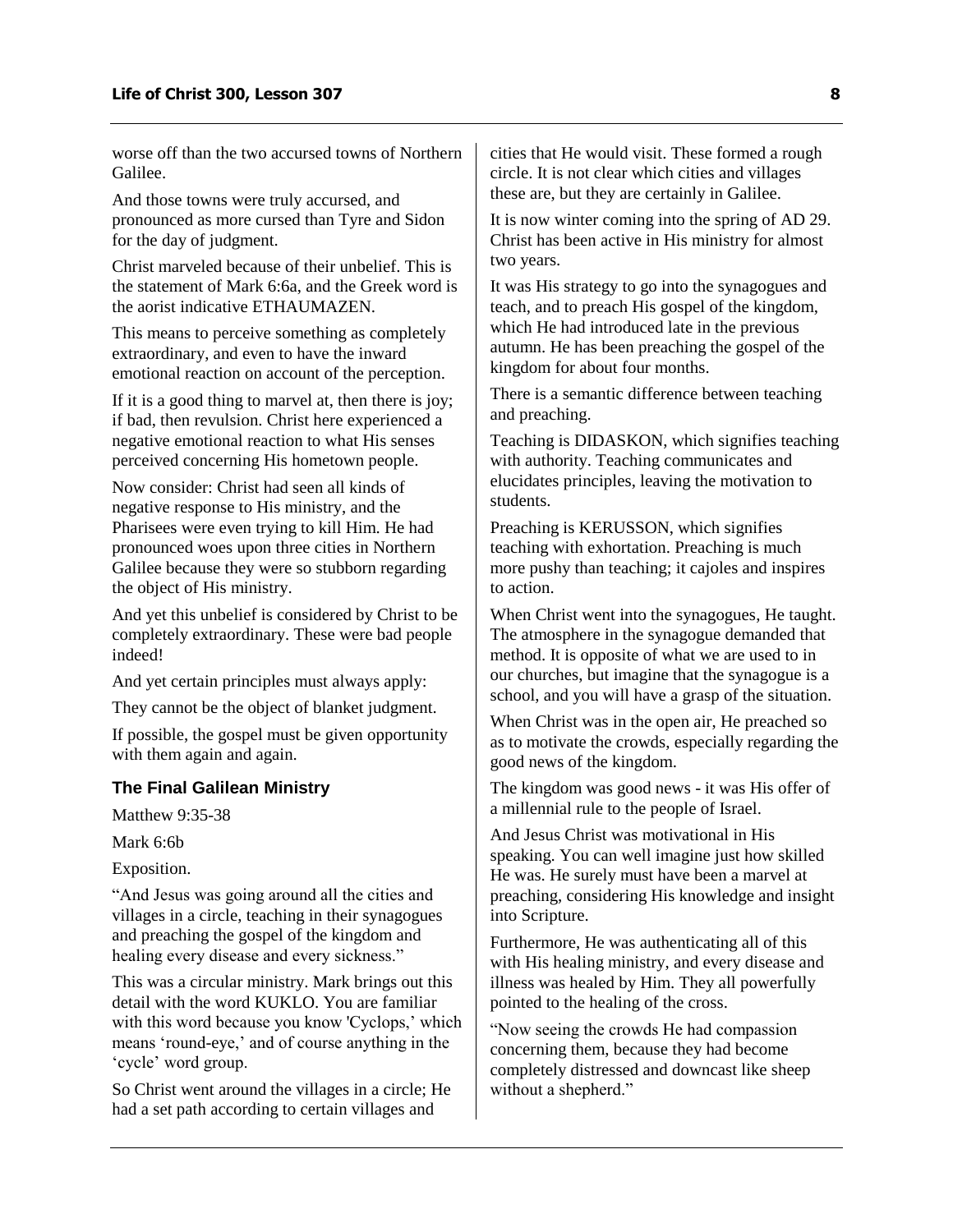Now this is a first indeed. The crowds have been a hindrance to Christ, and always something to avoid. He has had places to go and sermons to preach. Always the crowd is in the way; always they have the wrong motivation for seeing Him.

The present participle IDON is from the root verb HORAO, which means to both see and understand. Christ saw something for the first time in the crowd that He had been seeing all along. Christ has not changed, but the crowd finally has. Now for the first time they are developing a desire for a relationship with God.

He identifies that there is a leadership vacuum among them - that they are like sheep without a shepherd. And He has compassion for them. The word is ESPLAGCHNISTHE, which means 'guts,' the innermost part of man. Deep inside Himself, our Lord had emotion toward the crowd.

Two pluperfect periphrastic participles describe the countenance of the crowd in the strongest of terms.

This peculiar grammatical construction of the Greek language focuses the reader's attention on the action of the verb. This time, it is pluperfect, so it concentrates on a perfect state in the past. The proper translation is "They had become utterly..."

The first participle is ESKULMENOI, which means to be harassed. The original meaning of the verb SKULLO is to 'flay.' So when the bad news of life come one after another, it like being skinned. So Christ scans the crowd, and they look like they've been skinned by the events of their day.

The second is ERRIMMENOI, which comes from HRIPTO. This verb has a broad etymology with a common theme.

(1) The original idea was to toss away garbage - to throw away anything that was no longer useful.

(2) The Greeks employed this verb to denote a newborn child that had been 'exposed' by the parents - left out in the elements as a kind of postpartum form of abortion. The modern equivalent is tossing a newborn into a dumpster.

(3) It also came to describe the sick person who is cast down by his illness, and yet one more thing.

(4) It described the abandoned flock, which with no shepherd would just lie down and wait whatever disaster would come their way.

So now this is the flip side of their lack of direction, and their constant distortion and ignorance of Christ's ministry.

This was a generation of Jews who were lost. They had no decent leadership in the whole country. They had an identity as a people, and understood their glorious past and their great destiny. But it wasn't happening.

(1) They had David and Solomon looking over their shoulders; the pressure of the glory of the past, and the promise of the great kingdom of the future.

(2) That promise represented pressure on this generation, because of the failure of the Maccabean times, and the pressure and exploitation of Rome.

(3) This generation knew that they were slaves to Rome; they knew it whenever they saw the Roman fighting man in uniform; whenever they looked and saw another one of Herod's buildings; whenever they paid taxes.

(4) And they knew that they had not been equipped for greatness by their own leadership. Although the Scribes and Pharisees had attempted to put an iron grip on them through guilt and their monopoly on the temple, they had failed.

(5) These rugged and rebellious Galileans knew that the Pharisees were to a certain extent a sham, and they did not have such a great effect on them. This points out the moral dimension of leadership - that honest people will not follow corrupt leadership.

(6) And the Roman leadership was morally corrupt to an extreme. The Herodian dynasty of the region has seldom been exceeded in history for the issue of immoral degeneracy, just as the Pharisees have seldom been exceeded for the issue of moral degeneracy. It was that kind of time.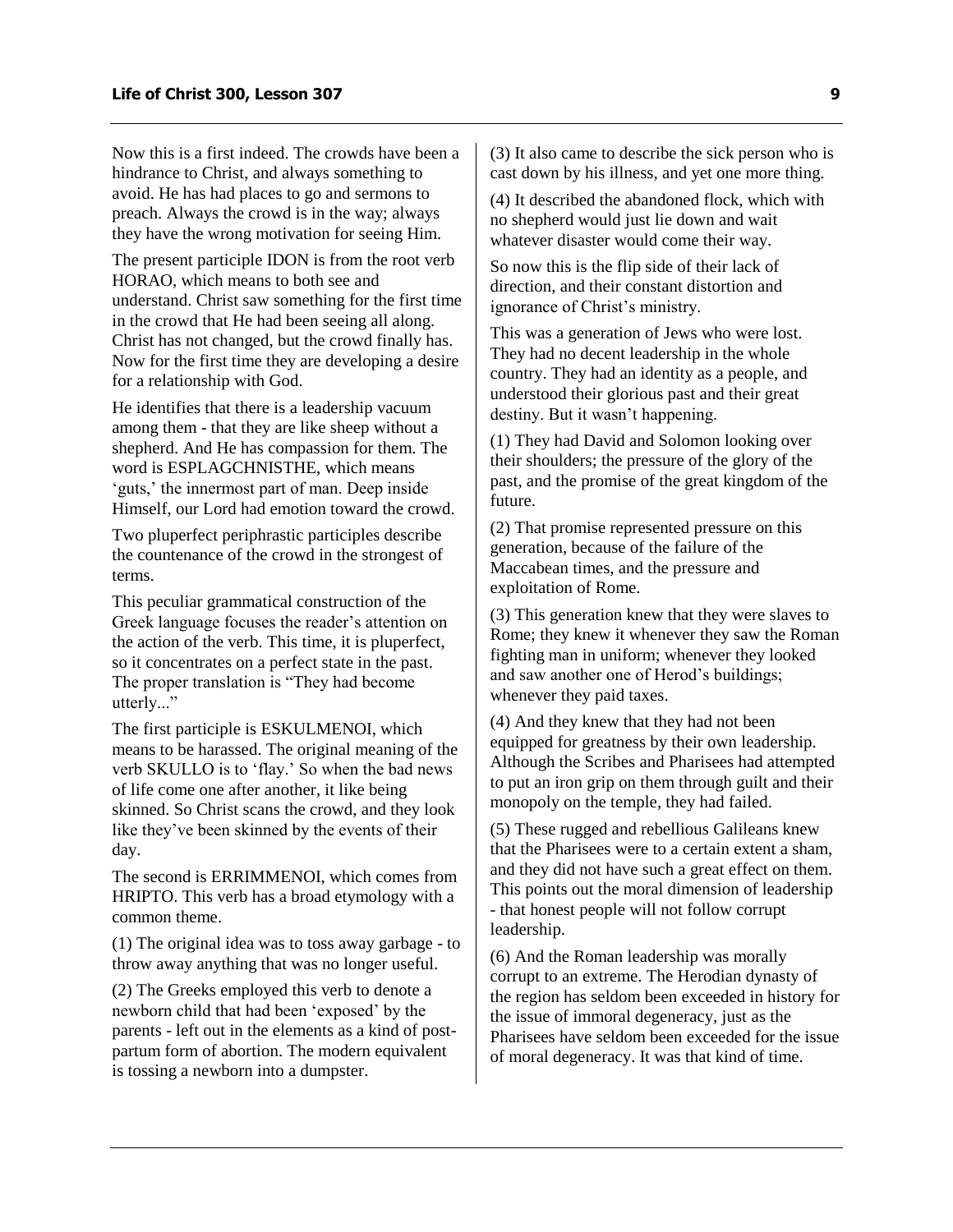(7) But they were all thinking - what do we have to do to be free? What do we have to do to get what God has promised?

(8) So there is a real leadership vacuum among the people of this region at this time, and the people of the region have been cast out like garbage, so that they are exceedingly depressed.

But let's consider why they have not followed Christ - at least up to this point.

(1) We can classify Jesus Christ as the greatest leader of all time; and these Galilean crowds are like sheep without a shepherd. Then why hasn't Christ become their shepherd?

(2) Christ's leadership begins in the spiritual realm; it requires a relationship with God the Father through Him in order to work.

(3) Furthermore, our Lord is leading into a spiritual realm. The content of His preaching about the kingdom concentrates on the spiritual distinctions of His kingdom.

(4) Yes, these crowds are in a leadership vacuum, but they neither do they want to go where Christ is leading.

(5) There are many unbelievers here, as evidenced by how many believe for the first time when they are healed by Christ, or when they meet Him personally.

(6) But even Christ's disciples have trouble with the parables, and with faith that goes beyond salvation.

"Then He says to His disciples, The harvest is great, but the workers few; therefore bind the Lord of the harvest so as to cast out workers into His harvest."

Christ identifies the possibility of positive volition among these crowds. He knows that their mode of function is according to their cosmic frame of reference.

That is, He makes a mature evaluation of their cosmic modus operandi. "Cosmic people act like it." These crowds are living under the authority of their cosmic frame of reference and responding as expected. Christ decides not to judge them for this, but rather to see their potential contained within their volition

He considers this harvest to be great. He considers the historical trends involved with these people, and determines that they are the kind of people that are ripe for the gospel.

There were thousands of people that followed Christ; not to far in the future, He will feed five thousand of them.

But why doesn't He just give them the gospel while they are gathered about Him at every stop? A crowd is an efficient gathering. He could just do this, and wham! They will all become believers.

Part of the answer is that the workers are few. Christ is a worker; His disciples are workers, but they are few. He says this in such a way as to make them understand that although His preaching and teaching are excellent, there is a need among them to receive evangelism in a more personal way.

Principle: people who are in the cosmic system are weak. A combination of things must fall together in order for a person to believe in Jesus Christ, or to turn their lives around from reversionism.

They must have come to a point of humility, of readiness in their lives. This is the abode of God. He is the one who works the circumstances of lives so that men are humble.

They must hear the gospel by one means or another. Sometimes a person will wait for just the right method before they will respond. This is a reflection of their weakness that they want to hear the gospel on their own terms.

1 Corinthians 9 has a brief passage on the principle of meeting people where they are. Let's go there.

Christ employs the imperative mood of the verb DEETHETE to communicate a command. The meaning of the word is 'bind,' 'tie,' or even 'compel.' The idea is that you force someone to do something.

Again Christ communicates the idea commanding God the Father with reference to prayer. This also was very clear in the Lord's prayer, where so many of the clauses were in the imperative mood of command.